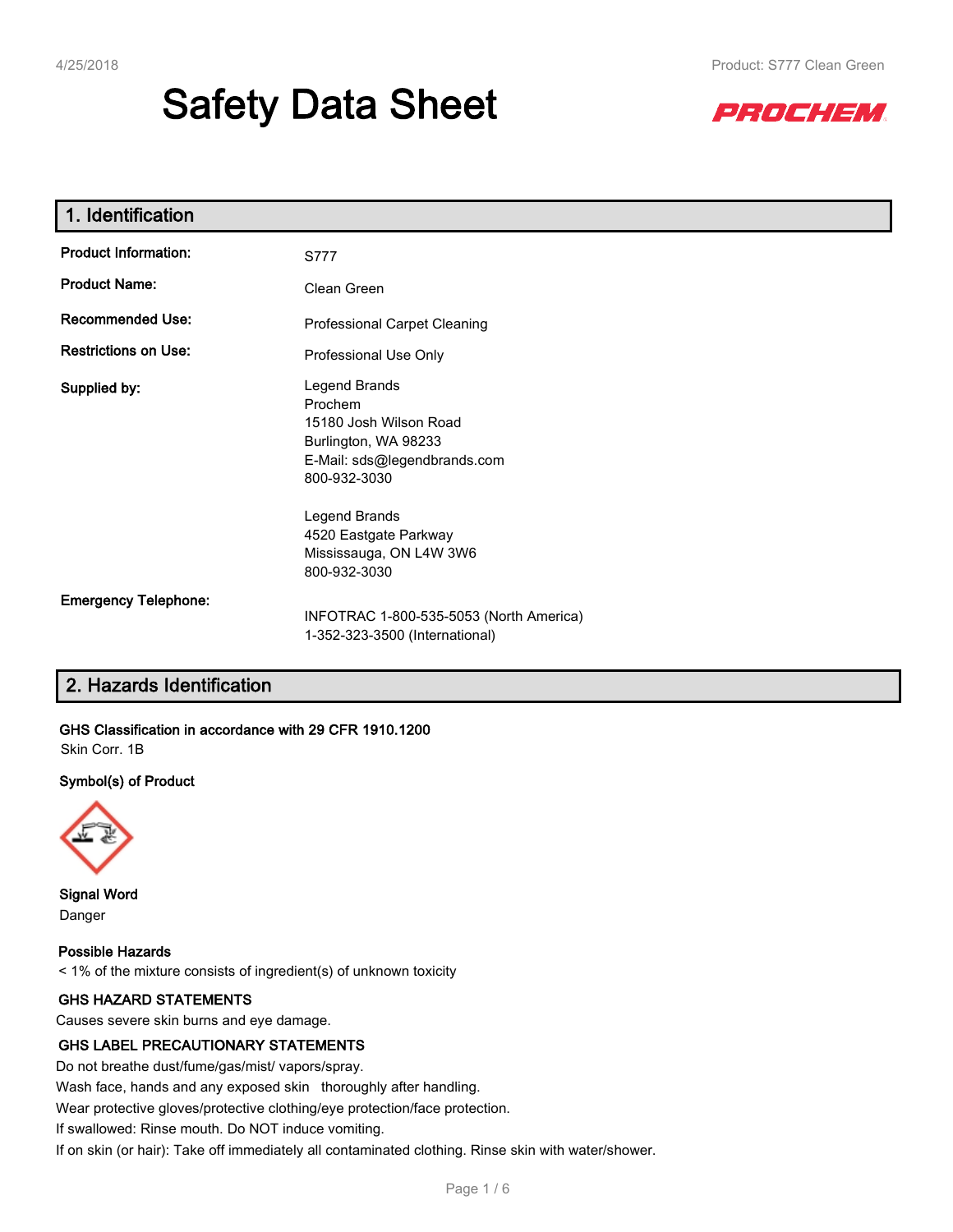If inhaled: Remove person to fresh air and keep comfortable for breathing.

If in eyes: Rinse cautiously with water for several minutes. Remove contact lenses, if present and easy

to do. Continue rinsing.

Immediately call a poison center/doctor

Store locked up.

Dispose of contents in accordance with local/regional/national/international regulations

#### **GHS SDS PRECAUTIONARY STATEMENTS**

Wash contaminated clothing before reuse.

## **3. Composition/Information on Ingredients**

| <b>Chemical Name</b>               | CAS-No.     | Wt. %       |
|------------------------------------|-------------|-------------|
| SODIUM TRIPOLYPHOSPHATE            | 7758-29-4   | 50-75       |
| Sodium carbonate                   | 497-19-8    | $10 - 25$   |
| <b>Ethoxylated Alcohol Mixture</b> | CHEM-R.1274 | $2.5 - 10$  |
| Sodium Metasilicate                | 6834-92-0   | $2.5 - 10$  |
| Tetrasodium Pyrophosphate          | 7722-88-5   | $1.0 - 2.5$ |
| Phosphoric acid                    | 7664-38-2   | $0.1 - 1.0$ |

The exact percentage (concentration) of composition has been withheld as a trade secret.

## **4. First-aid Measures**

**GENERAL ADVICE:** When symptoms persist or in all cases of doubt seek medical advice.

**INHALATION:** Move to fresh air.

**SKIN CONTACT:** Wash off immediately with soap and plenty of water. Remove all contaminated clothes and shoes.

**EYE CONTACT:** Rinse thoroughly with plenty of water for at least 15 minutes and consult a physician. Remove contact lenses, if present.

**INGESTION:** Gently wipe or rinse the inside of the mouth with water. Never give anything by mouth to an unconscious person. Do NOT induce vomiting.

**SYMPTOMS:** See Section 2.2, Label Elements and/or Section 11, Toxicological effects

**NOTES TO PHYSICIAN:** Treat symptomatically.

## **5. Fire-fighting Measures**

#### **EXTINGUISHING MEDIA**

**Suitable Extinguishing Media:** Use extinguishing measures that are appropriate to local circumstances and the surrounding environment.

**Unsuitable Extinguishing Media:** None.

**UNUSUAL FIRE AND EXPLOSION HAZARDS:** No Information

**ADVICE FOR FIREFIGHTERS:** As in any fire, wear self-contained breathing apparatus and full protective gear.

#### **6. Accidental Release Measures**

**ADVICE FOR EMERGENCY RESPONDERS:** Use personal protection recommended in Section 8.

**ENVIRONMENTAL PRECAUTIONS:** Prevent product from entering drains. See Section 12 for additional Ecological information.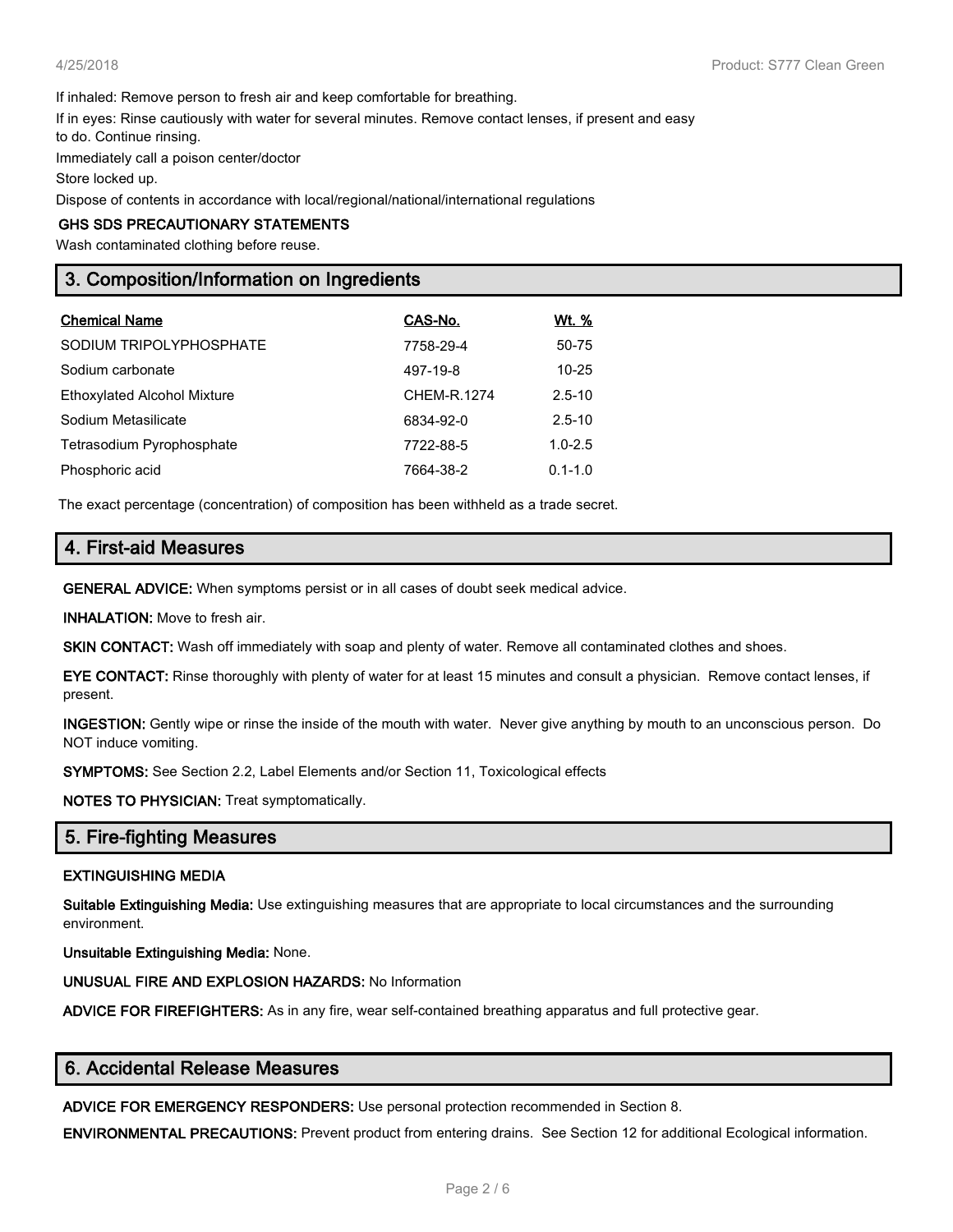#### **METHODS AND MATERIALS FOR CONTAINMENT AND CLEANUP:** Prevent further leakage or spillage if safe to do so. Pick up and transfer to properly labeled containers.

## **7. Handling and Storage**

**HANDLING:** Handle in accordance with good industrial hygiene and safety practice.

**STORAGE:** Keep containers tightly closed in a cool, well-ventilated place.

## **8. Exposure Controls/Personal Protection**

| Ingredients with Occupational Exposure Limits |                      |                       |                     |                         |  |
|-----------------------------------------------|----------------------|-----------------------|---------------------|-------------------------|--|
| <b>Chemical Name</b>                          | <b>ACGIH TLV-TWA</b> | <b>ACGIH-TLV STEL</b> | <b>OSHA PEL-TWA</b> | <b>OSHA PEL-CEILING</b> |  |
| SODIUM TRIPOLYPHOSPHATE                       | N.E.                 | N.E.                  | N.E.                | N.E.                    |  |
| Sodium carbonate                              | N.E.                 | N.E.                  | N.E.                | N.E.                    |  |
| <b>Ethoxylated Alcohol Mixture</b>            | N.E.                 | N.E.                  | N.E.                | N.E.                    |  |
| Sodium Metasilicate                           | N.E.                 | N.E.                  | N.E.                | N.E.                    |  |
| Tetrasodium Pyrophosphate                     | N.E.                 | N.E.                  | N.E.                | N.E.                    |  |
| Phosphoric acid                               | 1 mg/m $3$           | $3$ mg/m $3$          | 1 mg/m $3$          | N.E.                    |  |

### **Further Advice: MEL = Maximum Exposure Limit OES = Occupational Exposure Standard SUP = Supplier's Recommendation Sk = Skin Sensitizer N.E. = Not Established**

#### **Personal Protection**

**RESPIRATORY PROTECTION:** In case of insufficient ventilation wear suitable respiratory equipment.

**SKIN PROTECTION:** Wear suitable protective clothing.

**EYE PROTECTION:** Safety glasses with side-shields.

**OTHER PROTECTIVE EQUIPMENT:** No Information

**HYGIENIC PRACTICES:** See section 7 for more information.

## **9. Physical and Chemical Properties**

| <b>Physical State:</b>        | Powder                      |                               |                     |
|-------------------------------|-----------------------------|-------------------------------|---------------------|
| Appearance:                   | Powder                      | Color:                        | Green               |
| Odor:                         | Herbal                      | <b>Odor Threshold:</b>        | No Information      |
| <b>Specific Gravity:</b>      | 0.000                       | pH:                           | 10.9 at 1% solution |
| Freeze Point, °C:             | Not applicable              | Viscosity:                    | Not applicable      |
| <b>Solubility in Water:</b>   | Soluble                     | <b>Partition Coefficient:</b> | Not applicable      |
| Decomposition temperature, °C | Not applicable              |                               |                     |
| Boiling Point, °C:            | No Information              | <b>Explosive Limits, %:</b>   | No Information      |
| Combustibility:               | Does not Support Combustion | Flash Point, °C:              | No Information      |
| <b>Evaporation Rate:</b>      | No Information Available    | Auto-Ignition Temperature, °C | Not applicable      |
| <b>Vapor Density:</b>         | No Information              | Vapor Pressure, mmHg:         | Not applicable      |

**Volatile Organic Compounds (VOC):** 0% at 1.5 oz/5-gallons.

## **10. Stability and Reactivity**

**REACTIVITY:** Stable under normal conditions

**STABILITY:** Stable under recommended storage conditions

**CONDITIONS TO AVOID:** Extremes of temperature and direct sunlight.

**INCOMPATIBILITY:** No Information

**HAZARDOUS DECOMPOSITION PRODUCTS:** No Information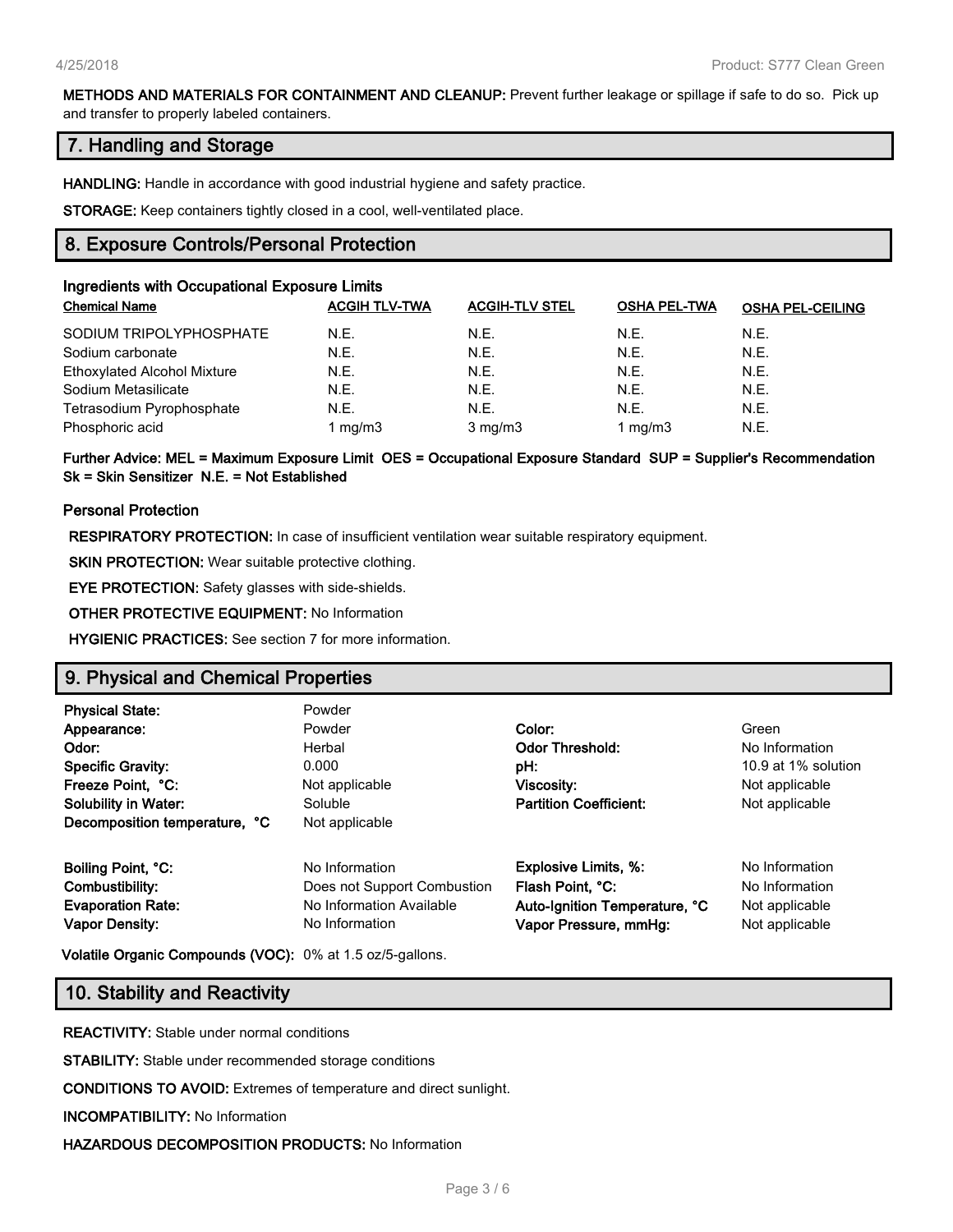# **11. Toxicological Information**

**EFFECT OF OVEREXPOSURE - INHALATION:** No Information **EFFECT OF OVEREXPOSURE - SKIN CONTACT:** SKIN IRRITANT **EFFECT OF OVEREXPOSURE - EYE CONTACT:** No Information **EFFECT OF OVEREXPOSURE - INGESTION:** No Information **CARCINOGENICITY:** No Information **PRIMARY ROUTE(S) OF ENTRY:** No Information

#### **Acute Toxicity Values**

## **The acute effects of this product have not been tested. Data on individual components are tabulated below**

| CAS-No.   | <b>Chemical Name</b>               | Oral LD50                  | Dermal LD50       | <b>Inhalation LC50</b> |
|-----------|------------------------------------|----------------------------|-------------------|------------------------|
| 497-19-8  | Sodium carbonate                   | 4090 mg/kg Rat             | 2002              | 2.3 mg/L Rat           |
| CHEM-     | <b>Ethoxylated Alcohol Mixture</b> | 1000-2000 mg/kg            | 2000 mg/kg        | No information         |
| R.1274    |                                    |                            |                   |                        |
| 6834-92-0 | Sodium Metasilicate                | 1153 mg/kg Rat             | N.I.              | N.I.                   |
| 7722-88-5 | Tetrasodium Pyrophosphate          | 1000 - 3000 mg/kg Rat N.I. |                   | N.I.                   |
| 7664-38-2 | Phosphoric acid                    | 1530 mg/kg Rat             | 2740 mg/kg Rabbit | >.9 mg/L Rat           |

N.I. = No Information

## **12. Ecological Information**

**ECOLOGICAL INFORMATION:** Discharge into the environment must be avoided.

## **13. Disposal Information**

**DISPOSAL METHOD:** Disposal should be in accordance with applicable regional, national and local laws and regulations.

**STEPS TO BE TAKEN IN CASE MATERIAL IS RELEASED OR SPILLED:** Use personal protective equipment as required.

## **14. Transport Information**

#### **DOT**

| Hazard Class: | Not regulated |
|---------------|---------------|
|               |               |

#### **IMDG**

Hazard Class: Not regulated **UN Number: Packing Group:**

**IATA** Not regulated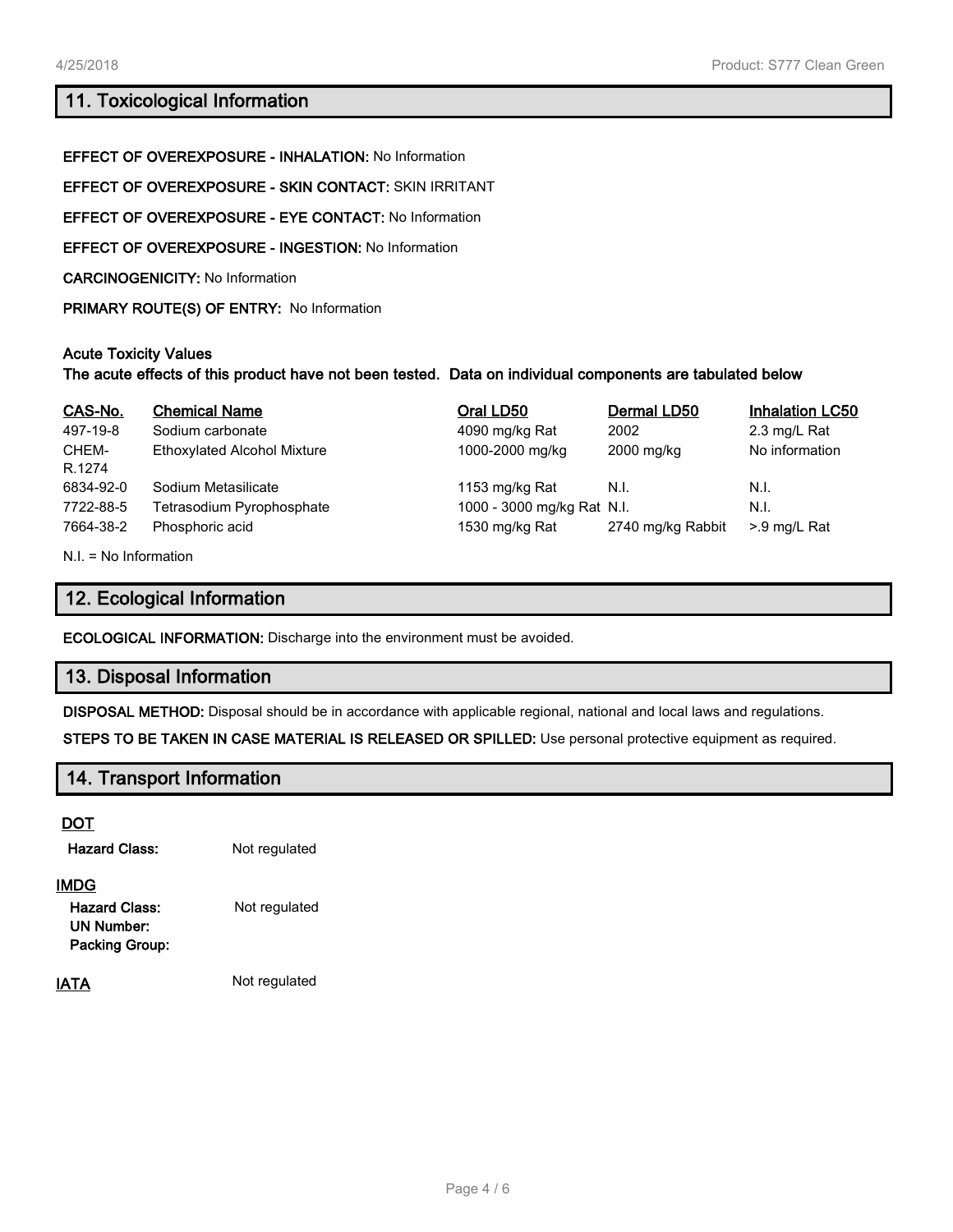# **15. Regulatory Information**

# **International Inventories:**

| <b>TSCA</b><br><b>DSL</b><br><b>EINECS/ELINCS</b><br><b>ENCS</b><br><b>IECSC</b><br><b>KECI</b><br><b>PICCS</b><br><b>AICS</b><br><b>NZIoC</b> | Complies<br>Complies<br>Complies<br>Complies<br>Complies<br>Complies                             |
|------------------------------------------------------------------------------------------------------------------------------------------------|--------------------------------------------------------------------------------------------------|
| <b>TSCA</b>                                                                                                                                    | United States Toxic Substances Control Act Section 8(b) Inventory                                |
| <b>DSL</b>                                                                                                                                     | Canadian Domestic Substances List                                                                |
| <b>EINECS/ELINCS</b>                                                                                                                           | European Inventory of Existing Chemical Substances/European List of Notified Chemical Substances |
| <b>ENCS</b>                                                                                                                                    | Japan Existing and New Chemical Substances                                                       |
| <b>IECSC</b>                                                                                                                                   | China Inventory of Existing Chemical Substances                                                  |
| <b>KECL</b>                                                                                                                                    | Korean Existing and Evaluated Chemical Substances                                                |
| <b>PICCS</b>                                                                                                                                   | Philippines Inventory of Chemical Substances                                                     |
| <b>AICS</b>                                                                                                                                    | Australian Inventory of Chemical Substances                                                      |
| <b>NZIOC</b>                                                                                                                                   | New Zealand Inventory of Chemical Substances                                                     |

## **SARA SECTION 313:**

This product contains the following substances subject to the reporting requirements of Section 313 of Title III of the Superfund Amendment and Reauthorization Act of 1986 and 40 CFR part 372:

| <b>Chemical Name</b> | CAS-No.   | <b>Weight Percent</b> |
|----------------------|-----------|-----------------------|
| 1-Butanol            | $71-36-3$ | $0.1 - 1.0$           |
| Isopropyl alcohol    | 67-63-0   | <0.1                  |

#### **TOXIC SUBSTANCES CONTROL ACT:**

This product contains the following chemical substances subject to the reporting requirements of TSCA 12(B) if exported from the United States:

No TSCA components exist in this product.

#### **CALIFORNIA PROPOSITION 65 CARCINOGENS**

No Proposition 65 Carcinogens exist in this product.

## **CALIFORNIA PROPOSITION 65 REPRODUCTIVE TOXINS**

No Proposition 65 Reproductive Toxins exist in this product.